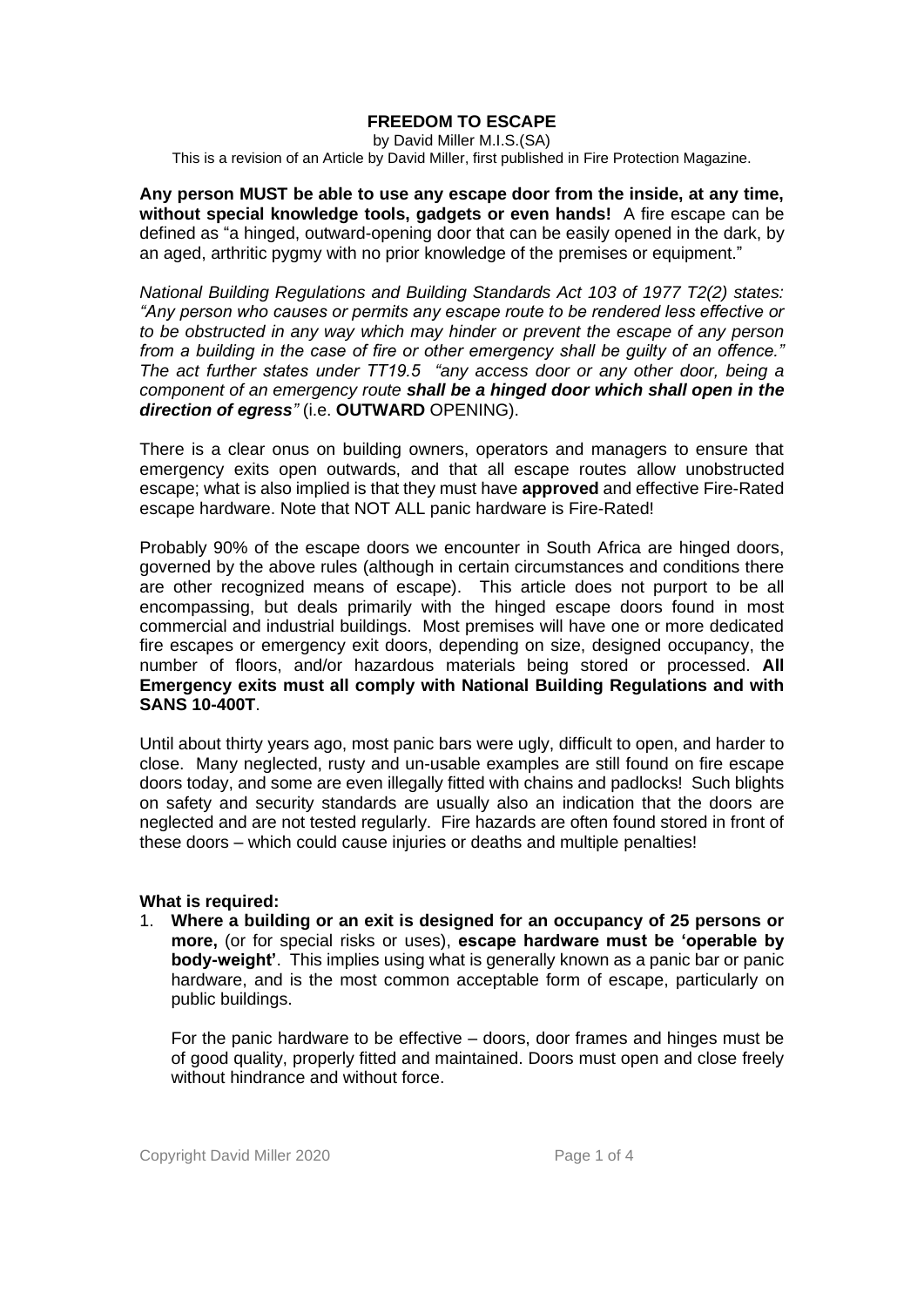

Panic bars and latches available today are user- friendly, easy to close and easy to open. Panic bars with vertical rods (illustrated at right) will lock the door at both top and bottom, offering good security against outside attack. Good quality branded and Fire-Rated panic hardware is robust, and if correctly fitted, will offer good resistance to attack from the outside.



Fire-Rated panic bars will self-lock after being opened, provided they are used with the correct dual-action door closer such as **CISA 1510** or **CISA 1610** (depending on door **size**).

**2. In buildings designed for occupancies of less than 25 people**, where there are no special fire hazards, a latch lock fitted with a

normal handle, or a thumbturn, (NOT both!) **may** suffice for escape, assuming that it is easy to operate with no special knowledge.



Always check with the local fire authority if in doubt.

3. In certain circumstances local authorities will permit **fail-safe** electronic devices



such as magnetic locks and **fail-safe** electric strikers for releasing fire and exit doors, **provided these devices are connected to the appropriate approved fire detection systems for automatic release in the event of fire.** In

addition they must **unlock automatically if wires are burnt or if power is disconnected.** This is a relatively gray area not dealt with in this article, and local authorities should be consulted in every instance, at the planning stage.

### **What is NOT allowed on escape doors:**

- Locks or anything that requires a key to open are not acceptable.
	- Break-glass 'fire-bolts' and keys housed in boxes
	- with glass fronts should never be used on any door which is a designated fire escape or is part of an escape route. (Testing has shown that even with the hammer in hand, most people cannot find the break-glass in the dark or smoky conditions!)



• Any lock or device which requires special knowledge to open is not acceptable.

**It is not permissible to lock emergency exit doors in any way that will require a person to know, see or do something - other than to push forward, in an emergency.**

Copyright David Miller 2020 Page 2 of 4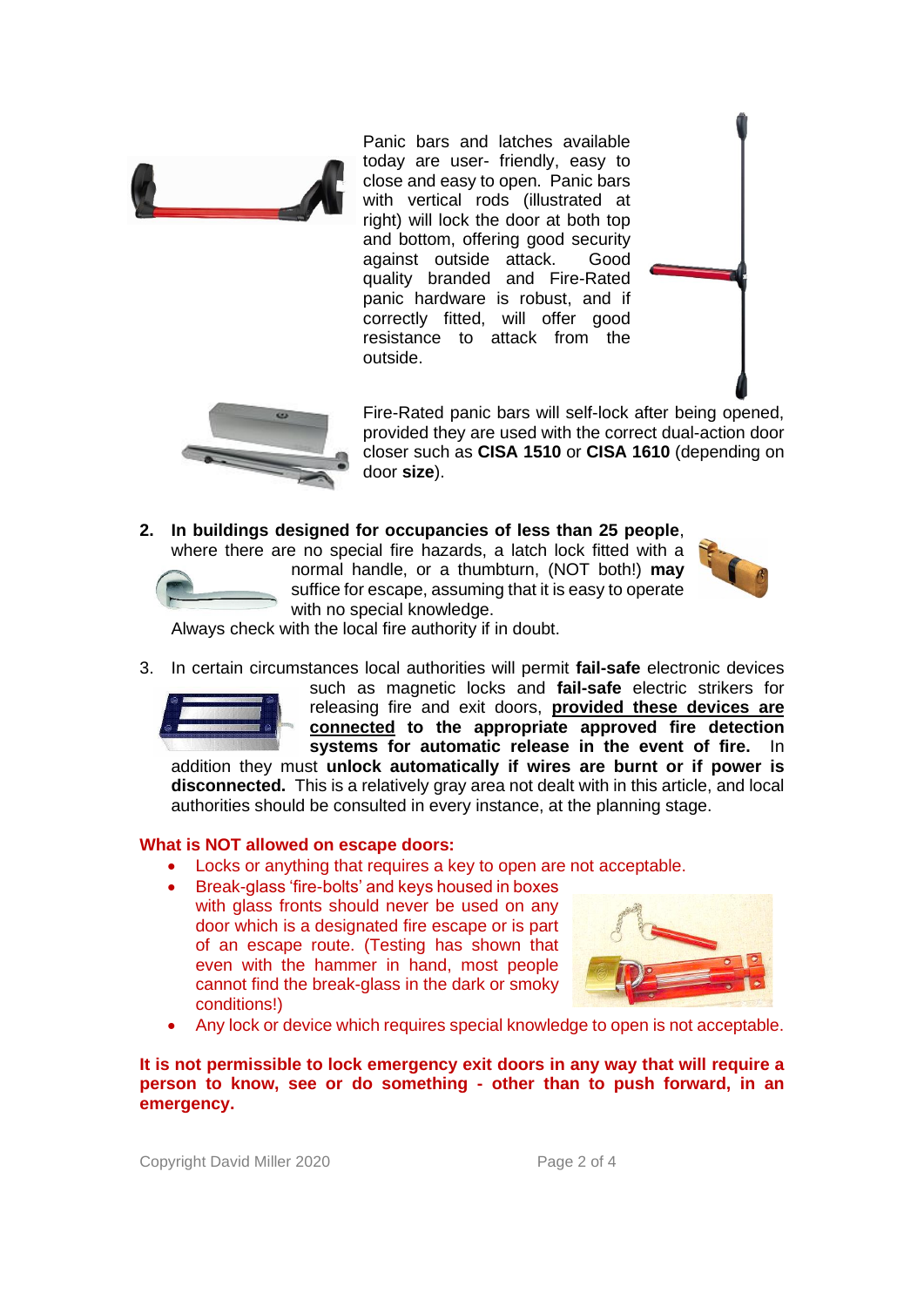## **SAFETY VERSUS LOSS CONTROL**

This is an age-old conflict between Safety & Security and Loss Control managers who each see the needs of the other's department as conflicting with their own. Fortunately the hardware and technology are readily available today to satisfy both needs.

**Safety Managers** will want to be sure that escape doors can open easily (usually by body- weight) in the event of an emergency. In the case of double doors BOTH leaves must open when pushed. They should want doors of the **correct fire-rating** for the risk / occupancy, which **close automatically after escape**, to prevent the ingress of oxygen. Fresh air (oxygen) will fan the flames, make the fire more severe, and disperse harmful and toxic smoke into the escape routes and throughout the building.

**Security or Loss Control Managers** would probably prefer the doors to be locked completely! Since this cannot be allowed, they will want the correct door closers to ensure that doors re-lock automatically after being used. They will prefer panic bolts with vertical bolts where practical, at least on one leaf in the case of double doors, to protect against forced entry from outside.

They will want the doors to be monitored on a 24 hour alarm circuit, and possibly

also want a local alarm for instant reaction. **DETEX EAX-500**  (illustrated at left) and **EAX-2500** (illustrated at right) alarm units with 96 Db siren are available in flush or surface mount, as battery operated stand-alone units, or mains powered with battery backup. **DETEX EAX-2500** can also be connected to control rooms and alarm panels for remote monitoring.



**Management** may want the escape doors to be used for access (i.e. fire doors between floors in an office building). Access from the outside without infringing fire regulations is usually permissible, provided the door is self-closing. The following are the most commonly used methods of access:

- Standard latch-type keys, or High security registered keys (requiring authorized signatures and/or cards for making keys). The keys can operate a morticed latch, which is opened from the inside by means of a panic latch bar.
- An electric striker in combination with the correct lock and latch bar will enable the use of Proximity tags, cards, finger or face biometric readers etc, either as stand-alones or in all the usual on-line roles, for access from outside.
- **DETEX V4001 x ER** is a UL-Listed heavy-duty tamper-proof panic bar with built-in electric release using 24 volt DC, and is available in a monitored version on request.

Today, the needs of Safety and Loss Control, as well as Management's need for Access Control, can all be met by using the right equipment and without lowering lifesafety standards or infringing the fire regulations.

# **Making Loss Control Managers Happy:**

We cannot, and should not want to prevent people from escaping, but we can monitor escape doors using CCTV, and by alarming them. Every dedicated fire escape (i.e. not intended for any other purpose) should in any event always be monitored on a 24 hour circuit connected to the alarm monitoring station.

Copyright David Miller 2020 Page 3 of 4